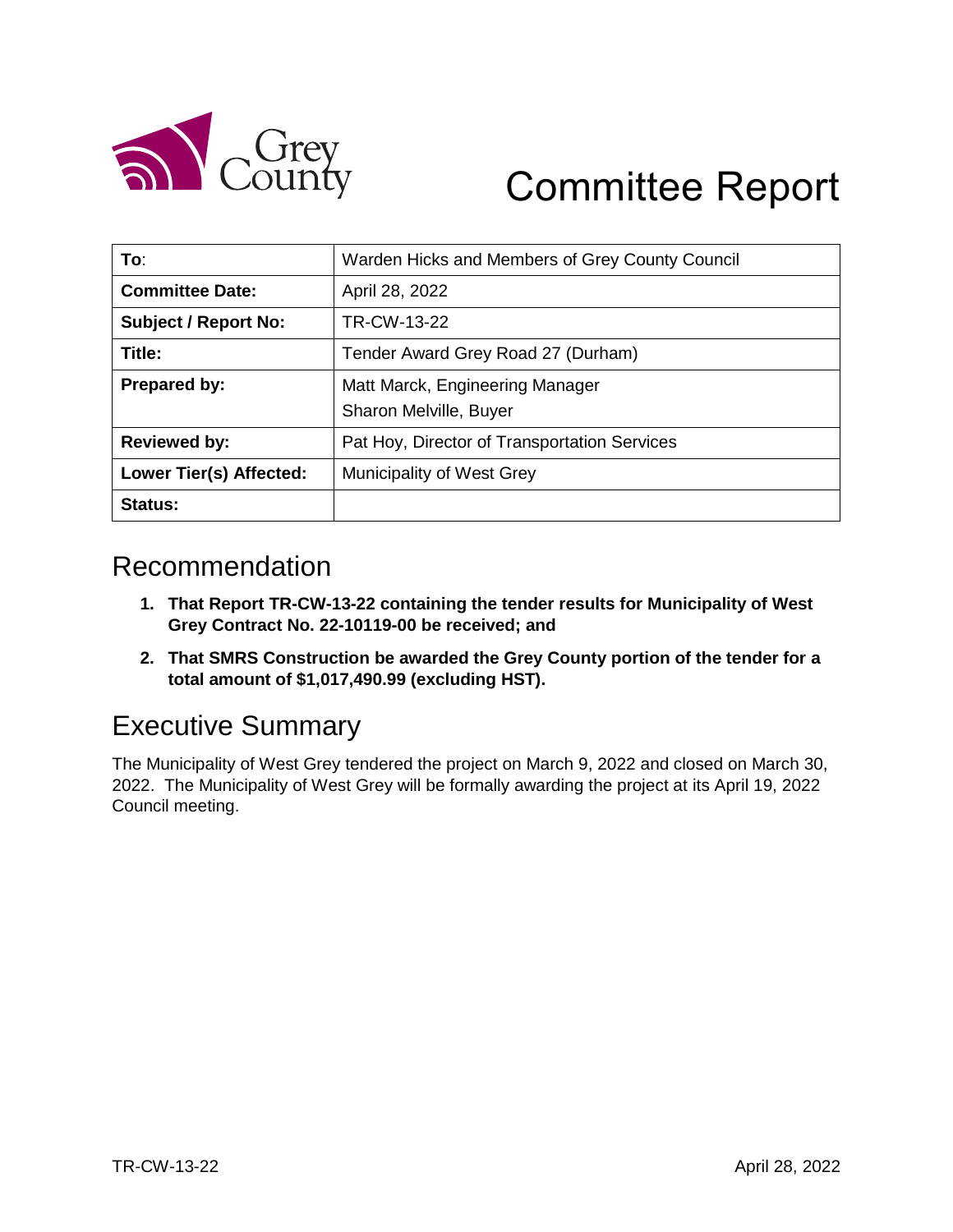## Background and Discussion

The Municipality of West Grey and Grey County have worked together to complete a design to reconstruct Grey Road 27 (Durham Road West) in Durham.

Grey County owns the road right-of-way and has jurisdiction over the road. The road is in poor condition and requires reconstruction. The Municipality of West Grey has municipal infrastructure such as watermains, sanitary sewers and sidewalks within the corridor that require replacement and updating.

The project includes the replacement of the sanitary sewers, watermains and storm sewers, as well as the reconstruction of the roadbed.

Grey County will be responsible for the road work as identified in the Grey County Policy for Maintenance and Construction in Urban Areas.

The majority of the cost for this project will be funded by the Municipality of West Grey. As a result, they have taken the lead role in the administration of the Consultant Engineering Assignment.

The following two submissions were received.

| #  | <b>Name of Bidder</b>          | <b>Bid Amount (Excluding Taxes)</b> |  |
|----|--------------------------------|-------------------------------------|--|
|    | <b>SMRS Construction</b>       | \$2,301,687.30                      |  |
| 2. | Seeley and Arnill Construction | \$2,593,136.13                      |  |

## Legal and Legislated Requirements

None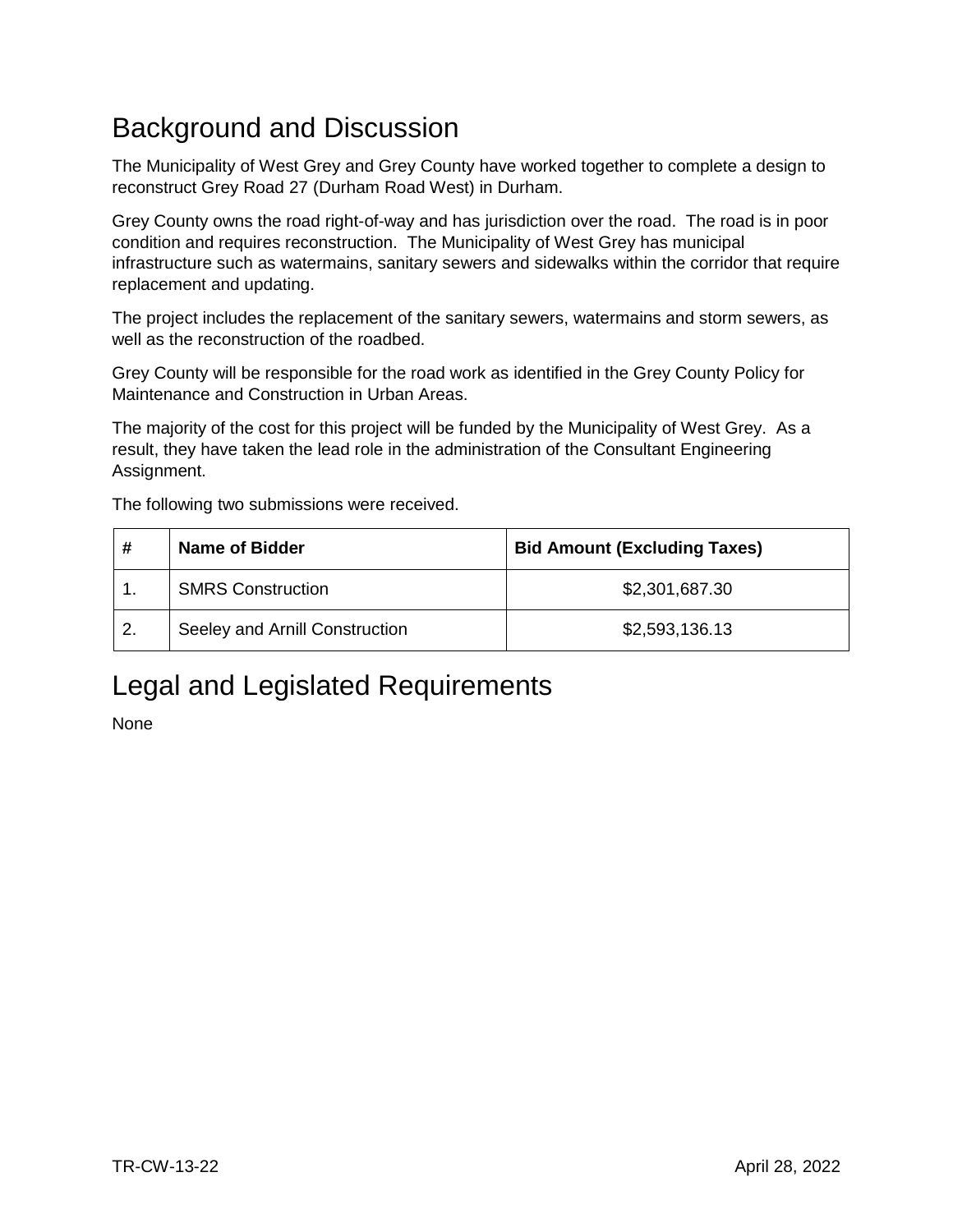## Financial and Resource Implications

## Project Funding

| <b>Item</b>                                                                                            | <b>Excluding HST</b> | <b>Net HST</b>  |
|--------------------------------------------------------------------------------------------------------|----------------------|-----------------|
| Approved Project Budget (Grey County Portion)                                                          | \$892,696.00         | \$908,407.45    |
| <b>Awarded Tender Amount (Grey County Portion)</b>                                                     | \$1,017,490.99*      | \$1,035,398.83* |
| <b>Construction Contingency</b>                                                                        | \$25,000.00          | \$25,440.00     |
| Design and contract administration costs (Estimated<br><b>Grey County Portion)</b>                     | \$115,200.00         | \$117,227.52    |
| <b>Total Tender Projected Costs (Grey County Portion)</b>                                              | \$1,157,690.99       | \$1,178,066.35  |
| <b>Project Deficit (Grey County Portion)</b>                                                           | \$264,994.99         | \$269,658.91    |
| Additional eligible Development Charges to be applied<br>to the project due to increased project costs | \$201,396.19         | \$204,940.80    |
| Project Deficit to be funded from surplus or reserve                                                   | \$63,598.80          | \$64,718.14     |

Notes: \*\$68,225.85 (\$69,426.62 (net HST)) of award amount to be carried forward to 2023 to pave surface course. This amount will be re-budgeted for the 2023 budget including the applicable eligible Development Charges funding.

The project deficit can be attributed to:

- Increase in overall construction costs for 2022
- Outsourced design and contract administration costs

Staff recommends that the shortfall for this project be funded from any surplus realized from within the 2022 Capital Construction Budget, or if a surplus is not available, from the Transportation General Reserve.

#### Relevant Consultation

□ Internal ☒ External Municipality of West Grey Staff